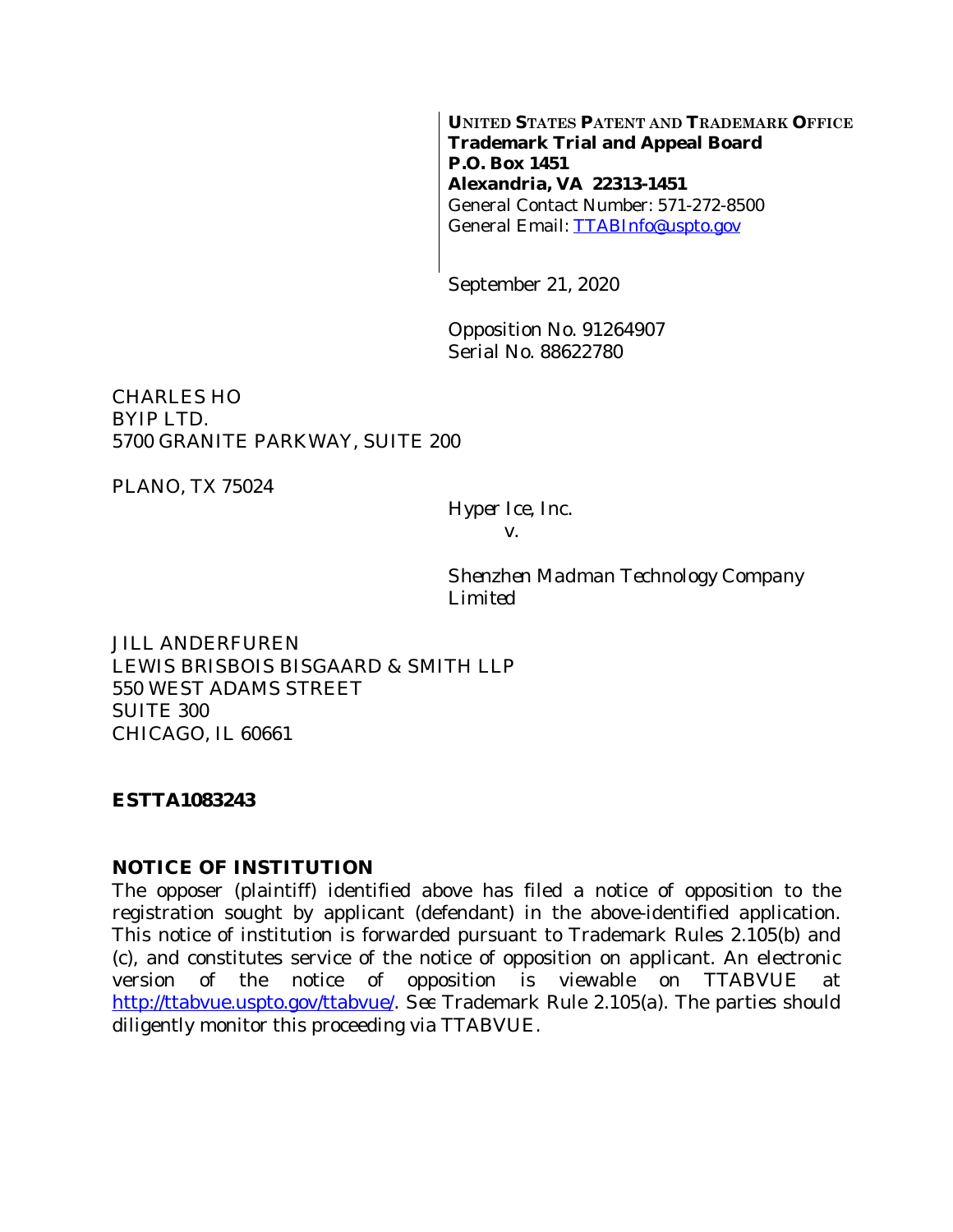# **APPLICANT MUST FILE ANSWER THROUGH ESTTA**

As required in the schedule below, **applicant must file an answer within forty (40) days from the date of this order.** Failure to file a timely answer may result in the entry of default judgment and abandonment of the application. Regarding when a deadline falls on a Saturday, Sunday or federal holiday, *see* Trademark Rule 2.196. Applicant must file the answer through ESTTA - Electronic System for Trademark Trials and Appeals, unless ESTTA is unavailable due to technical problems or extraordinary circumstances are present. An answer filed on paper under these limited circumstances must be accompanied by a Petition to the Director (and the required fee under Trademark Rule 2.6). *See* Trademark Rule  $2.106(b)(1)$ . In substance, applicant's answer must comply with Fed. R. Civ. P. 8(b); it must admit or deny the allegations in the notice of opposition, and may include available defenses and counterclaims. Regarding the form and content of an answer, *see* Trademark Rule 2.106(b)(2) and TBMP § 311.

# **DUTY TO MAINTAIN ACCURATE CORRESPONDENCE INFORMATION**

Throughout this proceeding, the parties, and their attorneys or representatives, must notify the Board of any correction or update of physical address and email address, and should use the ESTTA change of address form. *See* Trademark Rule 2.18(b); TBMP § 117.

# **SERVICE OF ANSWER AND OF ALL SUBMISSIONS**

The service of the answer, and all other submissions in this proceeding, and of all matters that are required to be served but not required to be filed in the proceeding record, **must** be by **email** unless the parties stipulate otherwise. Trademark Rule 2.119(b). In the absence of a stipulation, service may be by other means **only** under the **limited** circumstances and in a manner specified in Trademark Rule 2.119(b). Regarding the signing and service of all submissions, *see* TBMP §§ 113-113.04.

The answer, and all other submissions, **must** include proof of service. As noted in TBMP § 113.03, proof of service may be in the following certificate of service form:

*I hereby certify that a true and complete copy of the foregoing (insert title of submission) has been served on (insert name of opposing counsel or party) by forwarding said copy on (insert date of mailing), via email (or insert other appropriate method of delivery) to: (set out name, and address or email address of opposing counsel or party).*

*Signature\_\_\_\_\_\_\_\_\_\_\_\_\_\_\_\_\_\_\_\_\_\_\_\_\_\_ Date\_\_\_\_\_\_\_\_\_\_\_\_\_\_\_\_\_\_\_\_\_\_\_\_\_\_\_\_\_\_\_*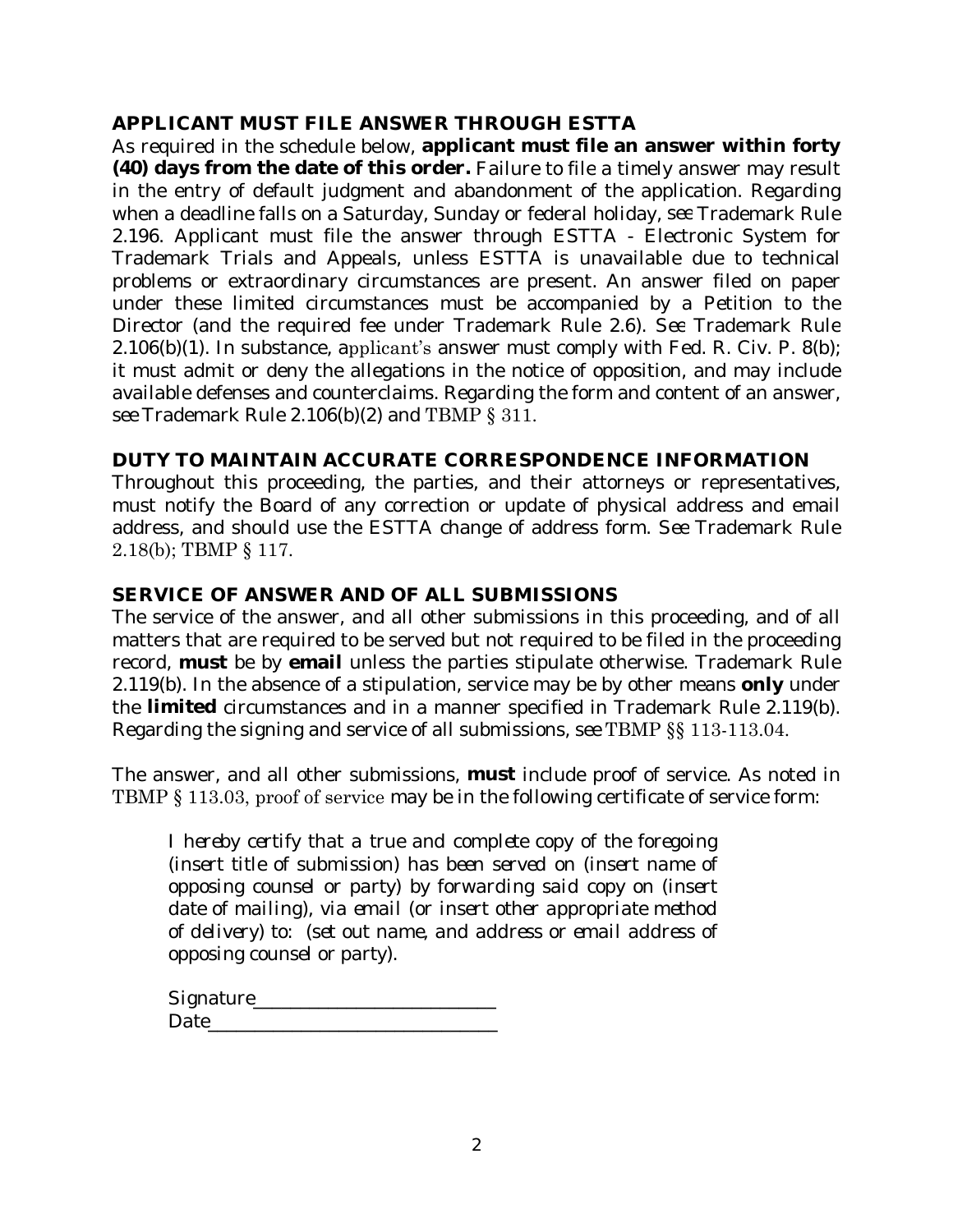#### **SUBMIT ALL FILINGS ONLINE VIA ESTTA**

Submissions **must** be filed via ESTTA, the Board's online filing system, unless ESTTA is unavailable due to technical problems or extraordinary circumstances are present. Trademark Rule 2.126(a). Submissions may be filed in paper form **only** under the **limited** circumstances specified in Trademark Rule 2.126(b), with a required written explanation. ESTTA is accessible at the Board's web page: <http://estta.uspto.gov/>. The page has instructions and tips. ESTTA offers various forms, some of which may require attachments and/or a fee. For technical questions, a party may call 571-272-8500 (Mon. - Fri. 8:30 - 5:00 ET) or email [ESTTA@uspto.gov](mailto:ESTTA@uspto.gov). This proceeding involves several deadlines, and due to potential technical issues, parties should not wait until the deadline to submit filings. The Board may **decline to consider** an untimely submission. Moreover, Trademark Rule 2.126 sets forth the required form and format for all submissions (*e.g.*, page limitations), and the Board may **decline to consider** any submission that does not comply with this rule, including, but not limited to motions, briefs, exhibits, and deposition transcripts.

### **CONFERENCE, DISCOVERY, DISCLOSURE AND TRIAL SCHEDULE**

| Time to Answer                              | 10/31/2020 |
|---------------------------------------------|------------|
| Deadline for Discovery Conference           | 11/30/2020 |
| <b>Discovery Opens</b>                      | 11/30/2020 |
| <b>Initial Disclosures Due</b>              | 12/30/2020 |
| <b>Expert Disclosures Due</b>               | 4/29/2021  |
| <b>Discovery Closes</b>                     | 5/29/2021  |
| <b>Plaintiff's Pretrial Disclosures Due</b> | 7/13/2021  |
| Plaintiff's 30-day Trial Period Ends        | 8/27/2021  |
| Defendant's Pretrial Disclosures Due        | 9/11/2021  |
| Defendant's 30-day Trial Period Ends        | 10/26/2021 |
| <b>Plaintiff's Rebuttal Disclosures Due</b> | 11/10/2021 |
| Plaintiff's 15-day Rebuttal Period Ends     | 12/10/2021 |
| <b>Plaintiff's Opening Brief Due</b>        | 2/8/2022   |
| Defendant's Brief Due                       | 3/10/2022  |
| <b>Plaintiff's Reply Brief Due</b>          | 3/25/2022  |
| Request for Oral Hearing (optional)         | 4/4/2022   |
| Due                                         |            |

# **PARTIES ARE REQUIRED TO HOLD DISCOVERY CONFERENCE**

The parties are required to schedule and hold a discovery conference by the deadline in the schedule in this order, or as reset by the Board. In the conference, the parties are required to discuss, at a minimum, 1) the nature and basis of their claims and defenses, 2) the possibility of promptly settling, or at least narrowing the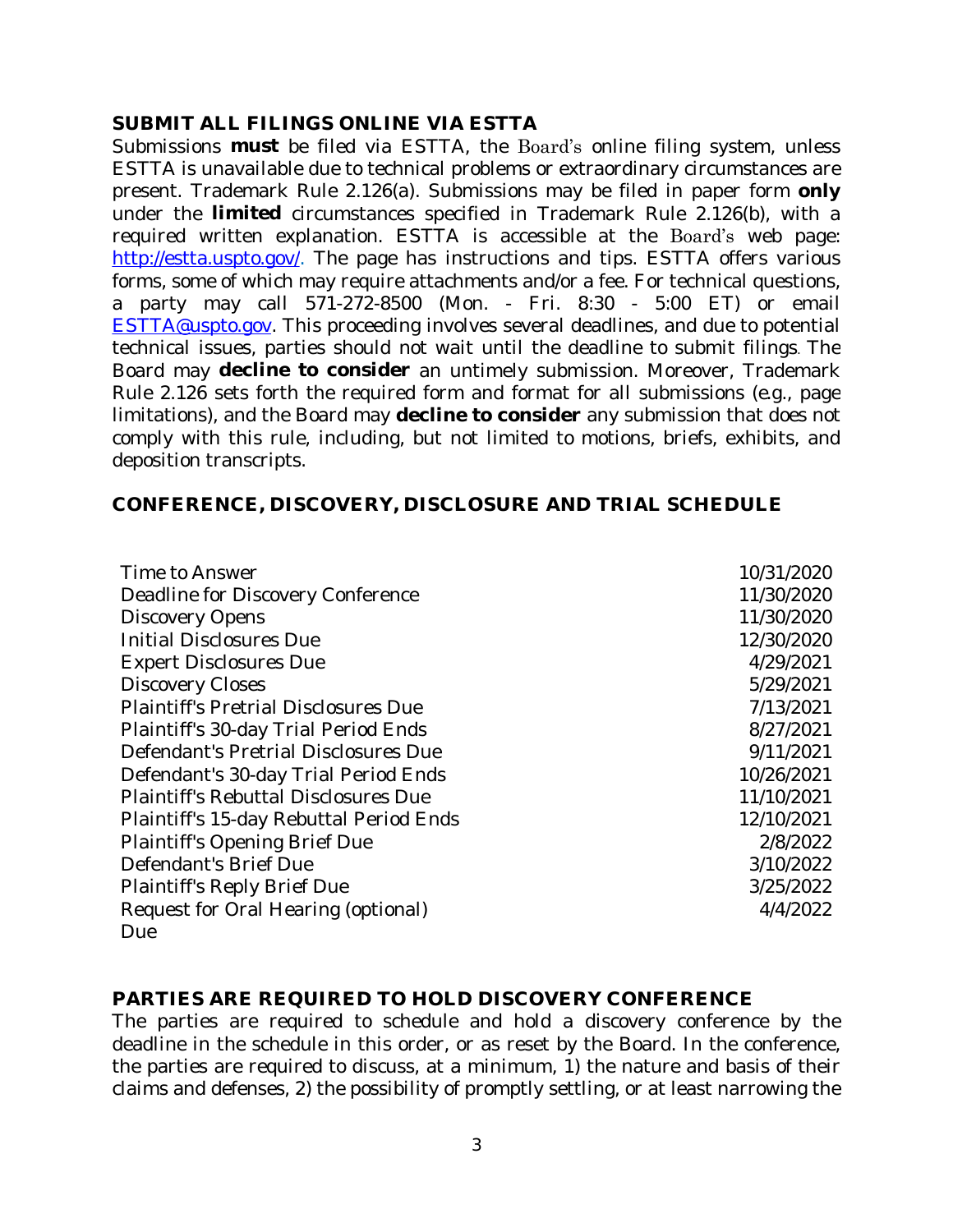scope of claims or defenses, and 3) arrangements for disclosures, discovery, preserving discoverable information and introduction of evidence at trial. For guidance, *see* Fed. R. Civ. P. 26(f), Trademark Rule 2.120(a)(2)(i) and TBMP §§ 401.01 and 408.01(a).

The parties must hold the conference in person, by telephone or by a means on which they agree. A Board interlocutory attorney or administrative trademark judge will participate in the conference either upon request of any party made no later than ten (10) days prior to the conference deadline, or when the Board deems it useful to have Board involvement. *See* Trademark Rule 2.120(a)(2)(i). A request for Board participation must be made either through ESTTA, or by telephone call to the assigned interlocutory attorney named on the TTABVUE record for this proceeding. A party requesting Board participation should first determine possible dates and times when all parties are available. A conference with a Board attorney's participation will be by telephone in accordance with the Board's instructions.

For efficiency, the parties may stipulate to various procedural and substantive disclosure, discovery and trial matters (*e.g*., modification of deadlines and obligations) upon written stipulation and approval by the Board. Trademark Rule 2.120(a)(2)(iv) provides a non-exhaustive list of matters to which parties may stipulate. The best practice is to reduce all stipulations to writing. If email service is not practical, such as for voluminous document production in discovery, the parties should discuss in the conference how production will be made. The parties, and their attorneys or representatives, have **a duty to cooperate** in the discovery process. TBMP § 408.01.

#### **PROTECTIVE ORDER FOR CONFIDENTIAL INFORMATION**

The Board's Standard Protective Order is automatically imposed in all *inter partes* proceedings, and is available at: [https://www.uspto.gov/trademarks-application](https://www.uspto.gov/trademarks-application-process/appealing-trademark-decisions/standard-documents-and-guidelines-0)process/appealing-trademark-decisions/standard-documents-and-guidelines-0. During their conference, the parties should discuss whether they will use an alternative or modified protective order, subject to approval by the Board. *See* Trademark Rule 2.116(g) and TBMP § 412. The standard order does not automatically protect confidential information; its provisions for designating confidential information must be utilized as needed by the parties. Trademark Rule 2.126(c) sets forth the procedure for filing confidential submissions.

# **ACCELERATED CASE RESOLUTION (ACR)**

During their conference, the parties are to discuss whether they wish to seek mediation or arbitration, and whether they can stipulate to the Board's Accelerated Case Resolution (ACR) process for a more efficient and cost-effective means of obtaining the Board's determination of the proceeding. For details, and examples of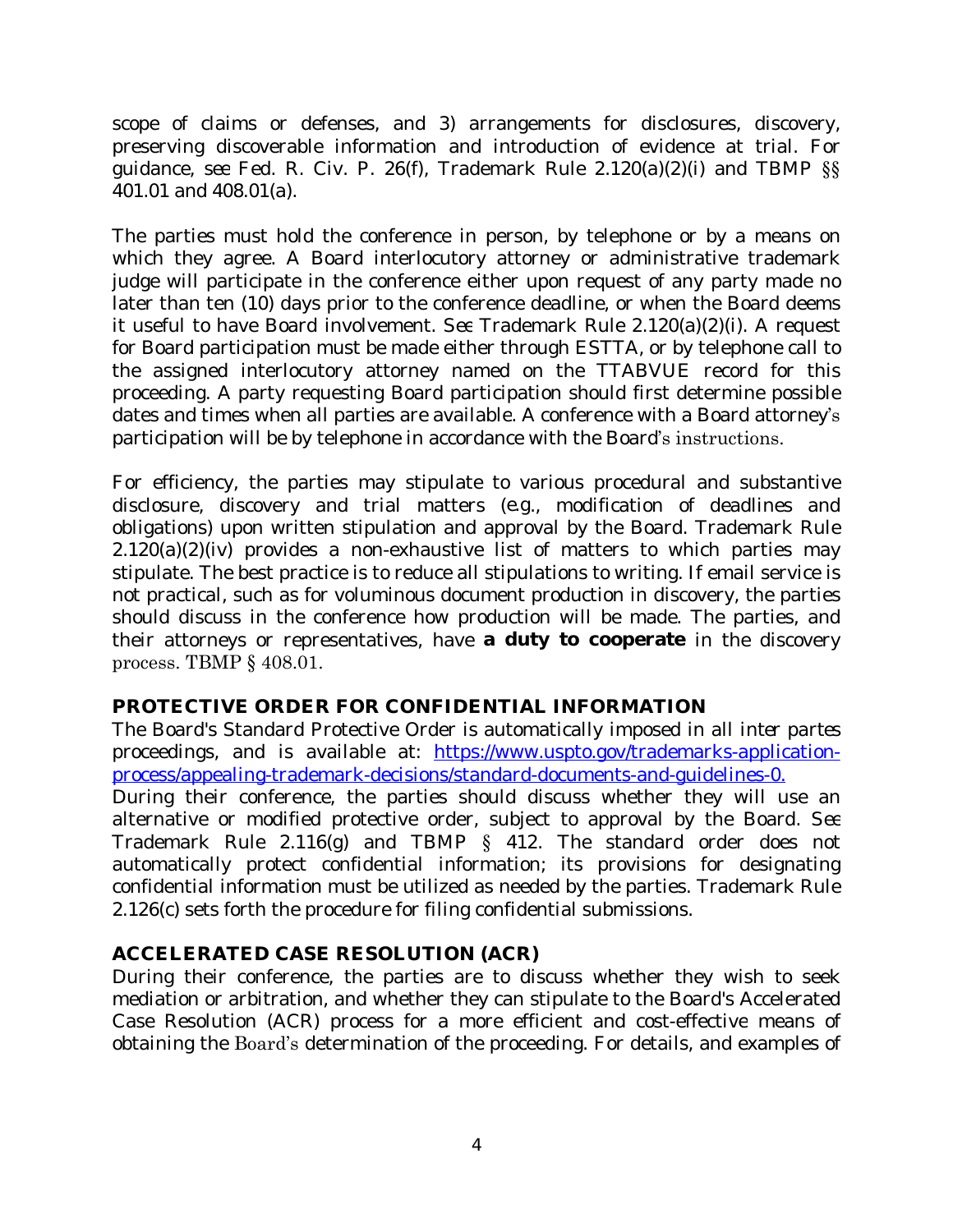ACR proceedings, *see* TBMP § 528, and the Board's webpage: [http://www.uspto.gov/ttab.](http://www.uspto.gov/ttab)

### **INITIAL DISCLOSURES AND DISCOVERY**

Regarding the deadline for and contents of initial disclosures, *see* Trademark Rules  $2.120(a)(1)$  and  $(2)(i)$ , and TBMP § 401.02. Regarding deadlines for serving and responding to discovery, *see* Trademark Rule 2.120(a)(3) and TBMP § 403.03. Certain provisions of Fed. R. Civ. P. 26 are applicable in modified form. Note that written discovery (interrogatories, requests for production, requests for admission) must be served **early** enough so that responses will be due **no later than** the close of discovery. Regarding the scope and limits of discovery, *see* TBMP 414; discoverable items may include documents, tangible things, and electronically stored information (ESI).

#### **MOTIONS**

Certain provisions of Fed. R. Civ. P. 11 apply to all submissions in Board proceedings. *See* TBMP § 527.02. Regarding available motions, *see* TBMP Chapter 500. Regarding applicable deadlines to respond to motions, depending on the motion filed, *see* Trademark Rules 2.127(a) and (e)(1). When a party timely files a potentially dispositive motion the proceeding is suspended with respect to all matters not germane to the motion. *See* Trademark Rule 2.127(d). In addressing motions or other filings, if it appears to the Board that a telephone conference would be beneficial, or upon request of one or both parties, the Board may schedule a conference. *See* Trademark Rule 2.120(j)(1) and TBMP § 502.06(a).

#### **PRETRIAL DISCLOSURES, TRIAL AND BRIEFING**

Regarding the procedures and deadlines for pretrial disclosures and trial, and specifically the noticing, taking, serving and submitting of evidence and testimony, *see* Trademark Rules 2.120(k), 2.121, 2.122, 2.123 and 2.125, as well as TBMP Chapter 700. The parties should review these authorities. For example: witness testimony may be submitted in the form of affidavit or declaration subject to the right to oral cross examination; transcripts of testimony depositions, with exhibits, must be served on each adverse party within thirty (30) days after completion of taking the testimony; certified transcripts and exhibits must be filed, with notice of such filing served on each adverse party; and all notices of reliance must be submitted during the submitting party's assigned testimony period and must indicate generally the relevance the evidence and associate it with one or more issues.

Main briefs shall be filed in accordance with Trademark Rules 2.128(a) and (b). An oral hearing is not required, but will be scheduled upon separate notice timely filed pursuant to Trademark Rule 2.129(a). Regarding briefs and oral hearings, *see* TBMP §§ 801-802.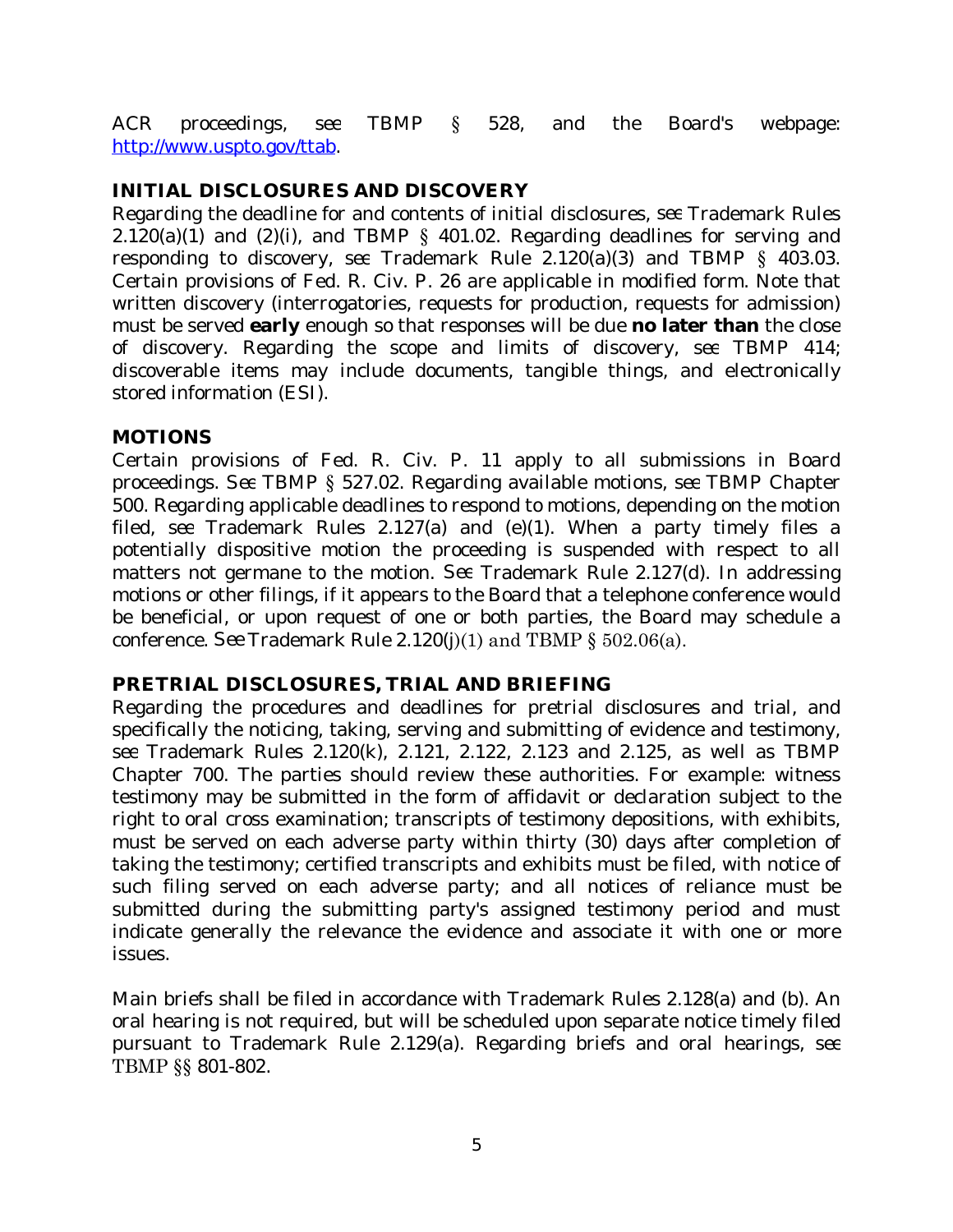### **TIPS FOR FILING EVIDENCE, TESTIMONY, OR LARGE DOCUMENTS**

The Board requires each submission to meet the following criteria before it will be considered: 1) pages must be legible and easily read on a computer screen; 2) page orientation should be determined by its ease of viewing relevant text or evidence, for example, there should be no sideways or upside-down pages; 3) pages must appear in their proper order; 4) depositions and exhibits must be clearly labeled and numbered – use separator pages between exhibits and clearly label each exhibit using sequential letters or numbers - and 5) the entire submission should be textsearchable. Additionally, submissions must be compliant with Trademark Rules 2.119 and 2.126. Submissions failing to meet all of the criteria above may require re-filing. **Note:** Parties are strongly encouraged to check the entire document before filing.<sup>1</sup> The Board will not extend or reset proceeding schedule dates or other deadlines to allow time to re-file documents. For more tips and helpful filing information, please visit the please visit the [ESTTA help](https://www.uspto.gov/trademarks-application-process/trademark-trial-and-appeal-board/estta-help) webpage.

# **LEGAL RESOURCES AVAILABLE AT WEB PAGE**

For a general description of Board proceedings, *see* TBMP §102.03. Proceedings are governed by the Trademark Rules of Practice in Parts 2 and 7 of Title 37 of the Code of Federal Regulations. These rules, the Manual of Procedure (TBMP), information on Accelerated Case Resolution (ACR) and Alternative Dispute Resolution (ADR), and many Frequently Asked Questions, are available on the Board's web page, at:

[http://www.uspto.gov/ttab.](http://www.uspto.gov/ttab) The parties should check the web page for important changes, announcements, etc., many of which apply to proceedings already in progress.

#### **PARTIES NOT REPRESENTED BY COUNSEL**

This proceeding is similar to a civil action in a federal district court and can be complex. The Board **strongly** advises all parties to secure the services of an attorney who is familiar with trademark law and Board procedure. The Board cannot aid in the selection of an attorney. *See* TBMP § 114.02. The Board requires strict compliance with all applicable authorities whether or not the party is represented by counsel.

# **PARTIES WITHOUT A U.S. DOMICILE MUST SECURE U.S. COUNSEL**

Effective August 3, 2019, the USPTO amended its rules to require applicants, registrants or parties to a proceeding whose domicile is not located within the U.S. or its territories to be represented by an attorney who is an active member in good standing of the bar of the highest court of a state in the U.S., including the District of Columbia or any Commonwealth or territory. Attorney information requires applicant's appointed attorney to provide email and bar information as follows: Year of admission, State or territory of admission and, bar number if one is issued. 84 FR 31498 (Requirement of U.S. Licensed Attorney for Foreign Trademark Applicants

<sup>1</sup> To facilitate accuracy, ESTTA provides thumbnails to view each page before submitting.